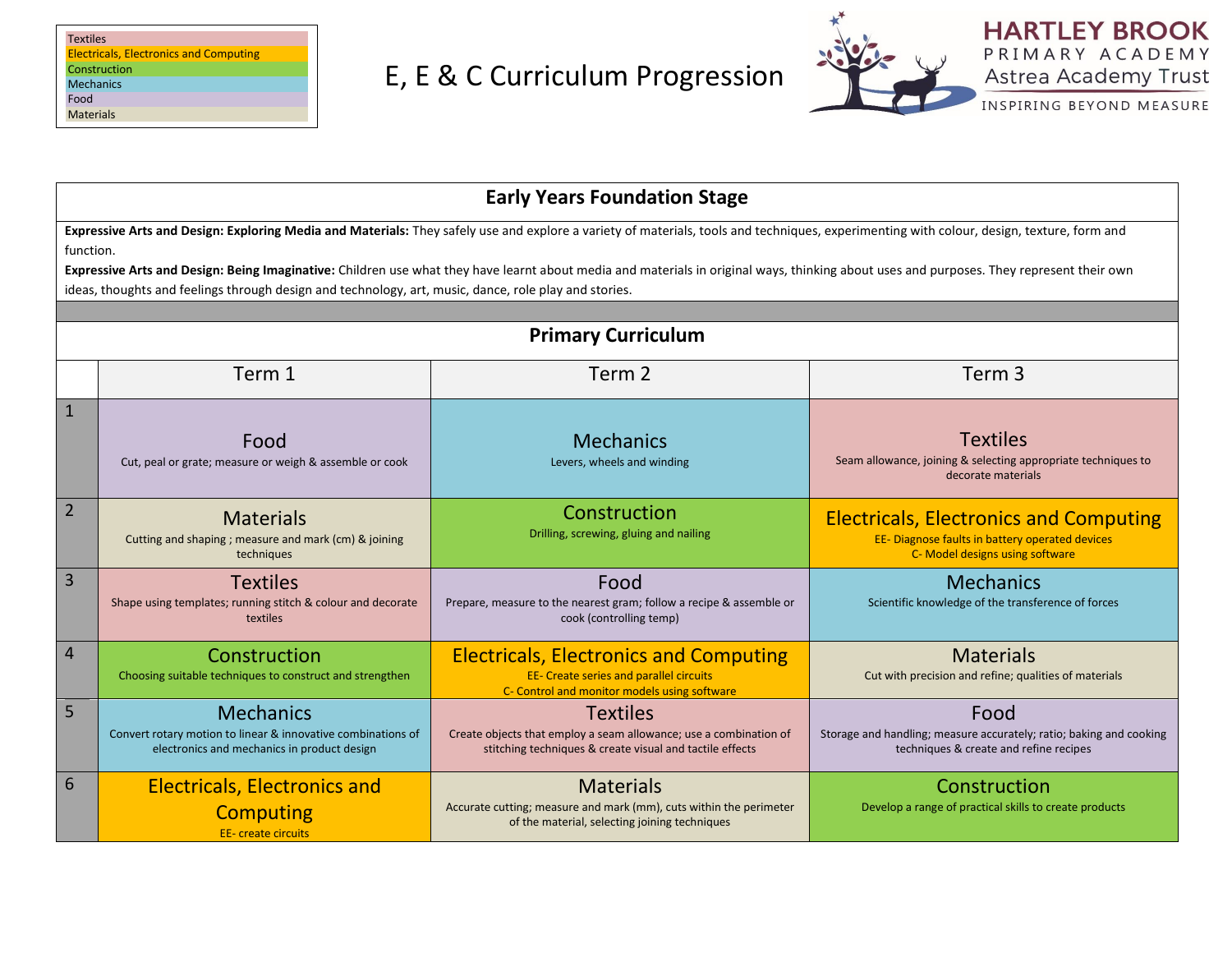

**HARTLEY BROOK** PRIMARY ACADEMY Astrea Academy Trust

INSPIRING BEYOND MEASURE

### Year Two

| Materials | Construction | <u>lectricals, Electronics and Computing</u> |
|-----------|--------------|----------------------------------------------|
|-----------|--------------|----------------------------------------------|

# Coverage Concept Mapping

# **Electricals and Electronics**

• Diagnose faults in battery operated devices (such as low battery, water damage or battery terminal damage).

# **Computing**

• Model designs using software.

#### **To design, make, evaluate and improve**

- Design products that have a clear purpose and an intended user.
- Make products, refining the design as work progresses.
- Use software to design.

#### **To take inspiration from design throughout history**

- Explore objects and designs to identify likes and dislikes of the designs.
- Suggest improvements to existing designs.
- Explore how products have been created.

# Overarching Question



# Planning

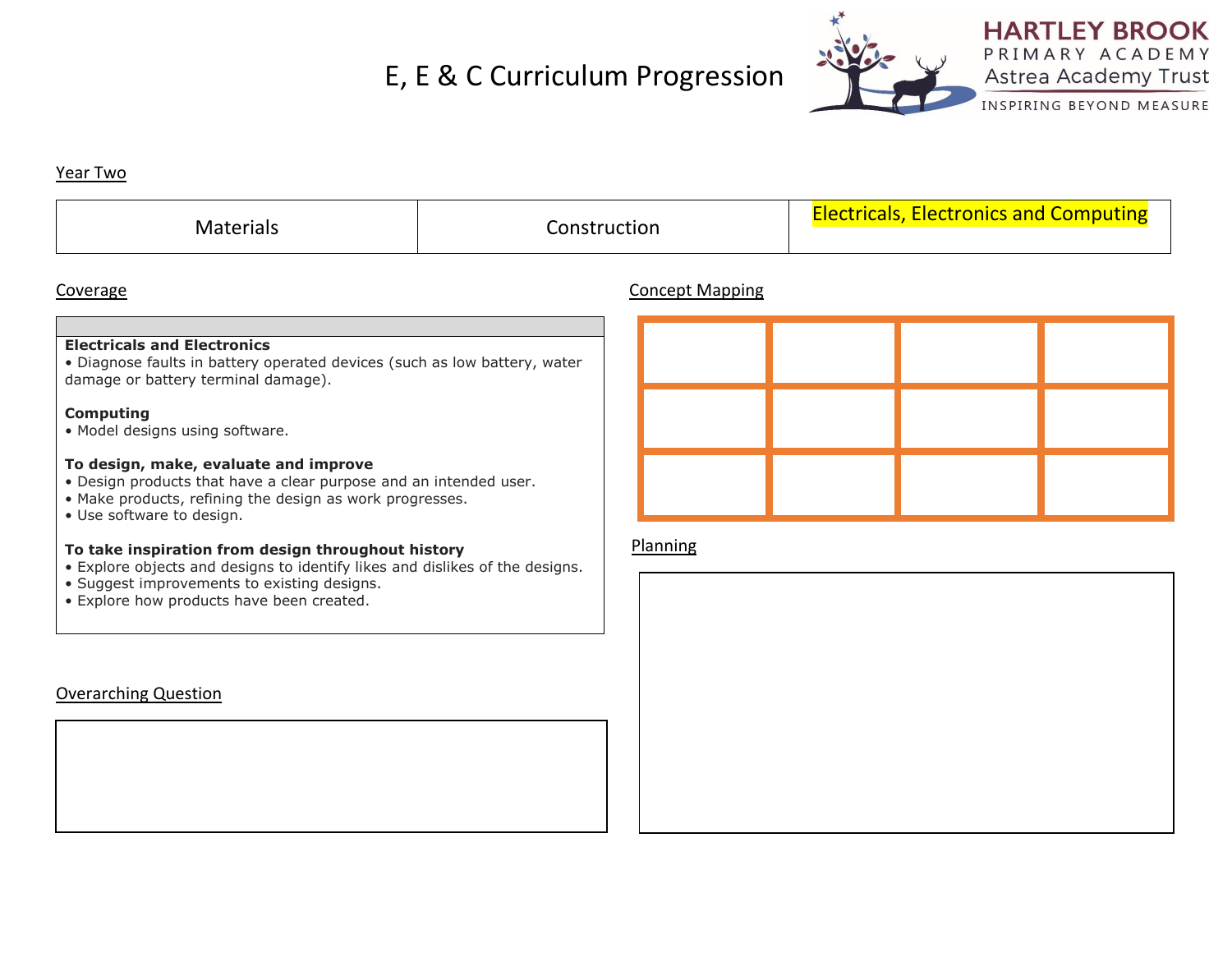

#### Year Four

| <b>omputing</b><br>FIECTronics<br>ann t<br>- 11<br>. . | 14 L |
|--------------------------------------------------------|------|
|                                                        |      |

### Coverage Concept Mapping

# **Electrical and Electronics**

• Create series and parallel circuits

#### **Computing**

• Control and monitor models using software designed for this purpose.

#### **To design, make, evaluate and improve**

- Design with purpose by identifying opportunities to design.
- Make products by working efficiently (such as by carefully selecting materials).
- Refine work and techniques as work progresses, continually evaluating the product design.
- Use software to design and represent product designs.

#### **To take inspiration from design throughout history**

- Identify some of the great designers in all of the areas of study (including pioneers in horticultural techniques) to generate ideas for designs.
- Improve upon existing designs, giving reasons for choices.
- Disassemble products to understand how they work.

# Overarching Question

# Planning